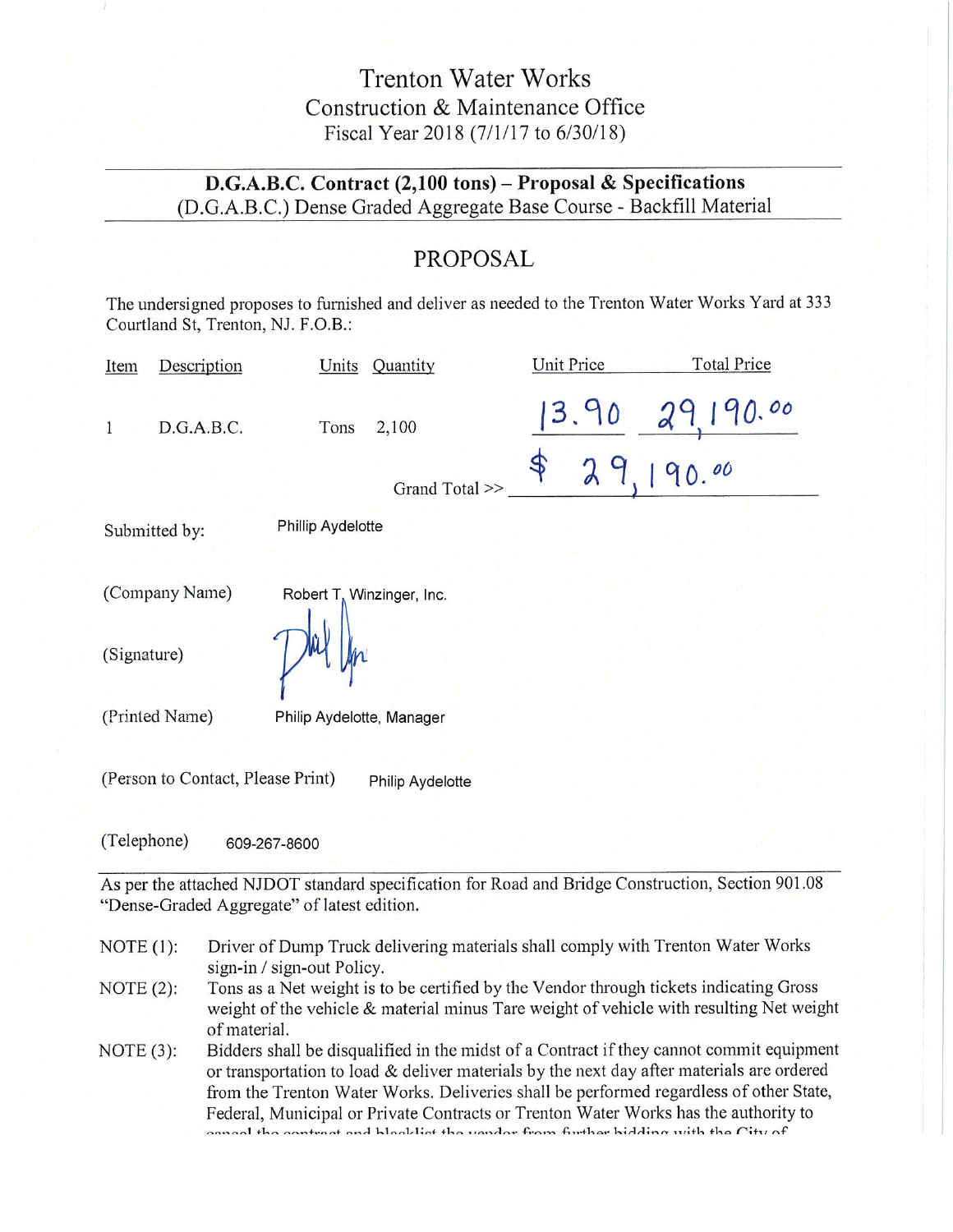### Trenton Water Works Construction & Maintenance Office Fiscal Year 2018 (7/1/17 to 6/30/18)

#### D.G.A.B.C. Contract (2,100 tons) - Proposal & Specifications (D.G.A.B.C.) Dense Graded Aggregate Base Course - Backfill Material

### PROPOSAL

The undersigned proposes to furnished and deliver as needed to the Trenton Water Works Yard at 333 Courtland St. Trenton, NJ. F.O.B.:

| Item | Description | Units | Quantity       | Unit Price | Total Price                                                               |
|------|-------------|-------|----------------|------------|---------------------------------------------------------------------------|
|      | D.G.A.B.C.  | Tons  | 2,100          | 18.95      | \$39,795.00                                                               |
|      |             |       | Grand Total >> |            | Thirty Nine Thousand, Seven Hundred<br>Ninety Five Dollars and Zero Cents |

Submitted by:

| (Company Name) | Eastern Concrete Materials, Inc. |
|----------------|----------------------------------|
| (Signature)    |                                  |

(Printed Name) Charles Abate, Treasurer

Charles Abate, Treasurer (Person to Contact, Please Print)

(Telephone) 201-797-7979

As per the attached NJDOT standard specification for Road and Bridge Construction, Section 901.08 "Dense-Graded Aggregate" of latest edition.

- NOTE  $(1)$ : Driver of Dump Truck delivering materials shall comply with Trenton Water Works sign-in / sign-out Policy.
- Tons as a Net weight is to be certified by the Vendor through tickets indicating Gross NOTE  $(2)$ : weight of the vehicle & material minus Tare weight of vehicle with resulting Net weight of material.
- Bidders shall be disqualified in the midst of a Contract if they cannot commit equipment NOTE  $(3)$ : or transportation to load & deliver materials by the next day after materials are ordered from the Trenton Water Works. Deliveries shall be performed regardless of other State, Federal, Municipal or Private Contracts or Trenton Water Works has the authority to cancel the contract and blacklist the vendor from further bidding with the City of Trenton.